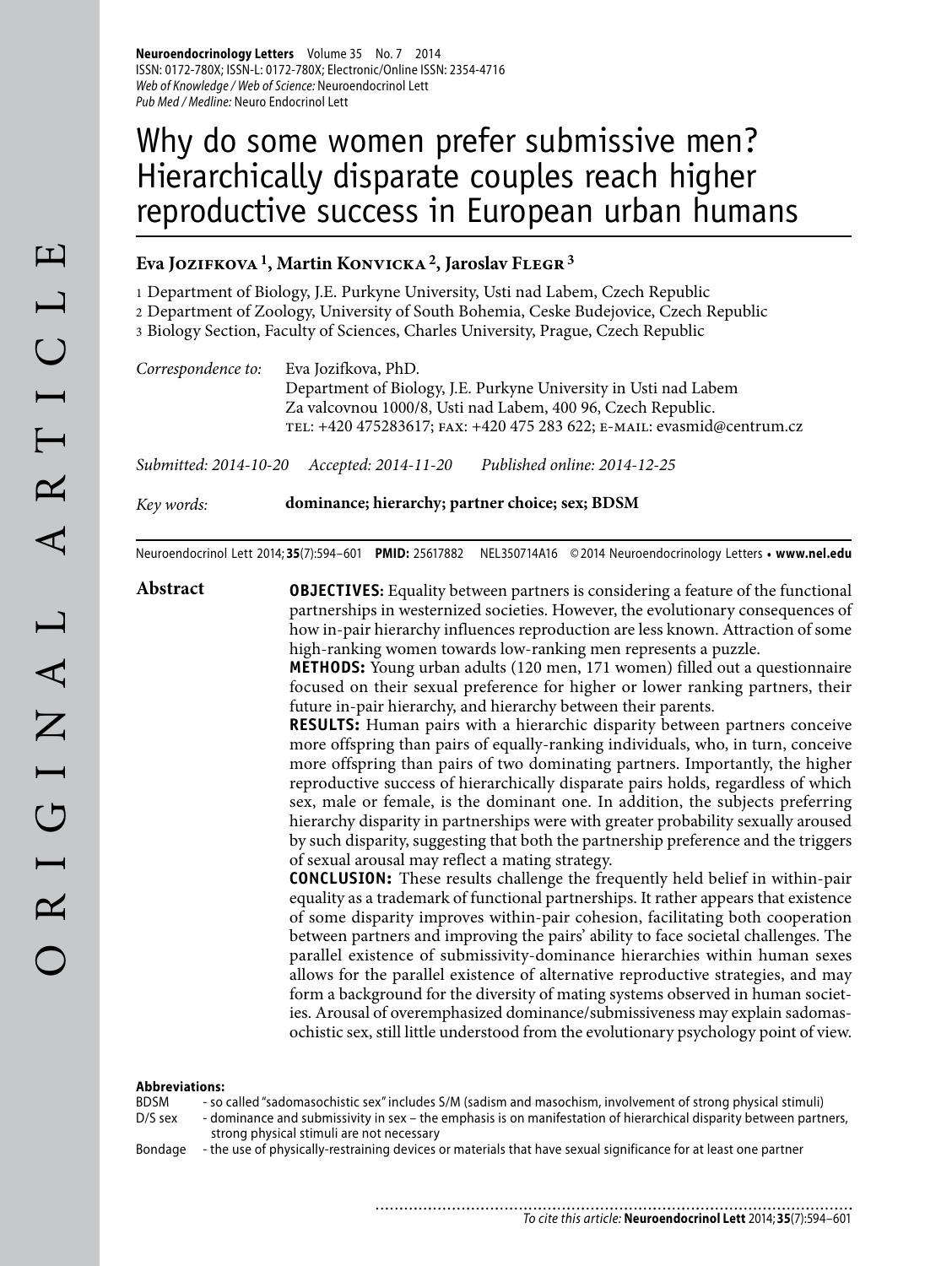## **INTRODUCTION**

Although the existence of hierarchy between the male and the female in pairs of socially living mammals is a well known fact, the existence of hierarchy between partners is often neglected in humans. Whereas many studies on human reproduction have focused on the hierarchical rank of an individual in the society (social hierarchy) (Hopcroft 2006; Klindworth & Voland 1995; Mealey & Mackey 1990), less is known about the influence of within-couple hierarchical rank (within-pair hierarchy) on human reproduction, and about the role of sexual arousal by higher- or lower-ranking partner (sexual hierarchy).

Firstly, we focus on the advantages and disadvantages of mating with a partner that ranks lower or higher in social hierarchy, assuming that the withinpair hierarchy of a subject is related to his/her social hierarchy rank. If a lower-ranking individual couples with a higher-ranking individual, the lower-ranker increases the fitness of her/his progeny by acquiring the "good genes" of the higher-ranker (Gangestad *et al.*  2004; Simmons *et al.* 2004), as well as the resources the higher-ranker provides (Laurens *et al.* 2009; Vanpe *et al.*  2009). Importantly, it is advantageous for *both* lowerranking female and male to couple with a higher-ranker of the opposite sex.

On the other hand, the preference for lower-ranking partner(s) should, according to this standard view, apply only for high-ranking males in polygynous mating systems. Given that the polygynous male maximizes his reproductive output via mating with multiple partners, he should mate with as many females as possible, including lower-ranking ones. What this standard view fails to explain is the preference of higher-ranking females for lower-ranking males. In a study targeting the general population, 20.5% of women and 36.6% of men preferred a dominant partner, and 13.8% of men and 20.5% of women preferred a submissive partner (Jozifkova & Flegr 2006). Women preferring submissive men risk both evolutionarily, if their offspring partially inherit the presumed lower fitness of lower-ranking men, and culturally, if parental status partially passes to the offspring, so that the children acquire the lower status of their fathers.

It is not easy to find mammalian models for preferential pairing with subordinate males. One example may be the red deer *Cervus elaphus*, in which females paired with subordinated males conceive fawns that are heavier at birth (both genders) and male more likely than the offspring of dominant males (Bartos *et al.* 2008). Presumably, the male fawns inherit the superior traits from their mothers, who selected their mates according to other qualities than those associated with hierarchical rank.

The sex of the offspring is crucial in this respect. In polygynous mammals, a high-quality (i.e., potentially high-ranking) male can produce considerably more offspring than a high-quality female, because female lifetime fecundity is limited by the necessities of gestation and lactation (Trivers & Willard 1973). Had a similar strategy applied to humans – i.e., had high-ranking women selected males according to other qualities than low-ranking women – such women would conceive sons with a greater probability than low-ranking women.

However, a substantial part of the human population lives in (serial) monogamy (Dupanloup *et al.* 2003; Maddern 2007), with both parents investing energy in their offspring. In the prairie vole *Microtus ochrogaster,*  a popular model of mammalian monogamy and human attachment, some individuals form monogamous pairs, whereas some do not (Ophir *et al.* 2008). Paired prairie voles have greater breeding success than single voles (Ophir *et al.* 2008). Cohabitation with a female, and caring for pups, have costs for male prairie voles, detectable as a significant loss of subcutaneous (inguinal) fat (Campbell *et al.* 2009). In the social vole *Microtus socilalis guentheri*, the male forces its female partner to stay in the nest with the pups (Libhaber & Eilam 2002).

Within-pair cooperation increases the reproduction success of monogamous pairs (Saraux *et al.* 2011; Schuett *et al.* 2011; St-Pierre *et al.* 2009). Although both pair members share a common goal, however, the competition at the individual or gene level does not disappear (Manning & Dawkins 2009). Conflicts of interest may appear even in paired subjects. If the two individuals rank at a similar degree, even minor conflicts may escalate due to social competition (for more see Dunbar & Abra 2010; Haas & Gregory 2005). On the other hand, hierarchy disparity may reduce the frequency and intensity of conflicts.

It therefore can be expected that hierarchy itself facilitates cooperation. If so, the existence of hierarchical difference within a couple should increase the number of offspring, independently of which sex assumes the superior position. If a similar situation (herein "vole strategy") applies to humans, both the within-pair lower- and higher-ranking women could invest more energy into reproduction, compared to women in nonhierarchical couples.

Two testable predictions can be derived when considering within-pair hierarchy. In the case of the "deer strategy", women coupled with lower-ranking men should conceive sons more often than women coupled with higher-ranking men. In case of the "vole strategy", couples with either higher-ranking woman or higher-ranking man should conceive more offspring than couples formed by equally ranking partners. Given that cooperation between higher- and lower-ranking partners represents a successful strategy, individuals preferring within-pair hierarchic disparity should exhibit sexual arousal by lower- or higher-ranking partner, because a preference for sexual hierarchy facilitates pairing with the appropriate partner.

In this study, we analyzed the connection between sexual arousal by hierarchical disparity (sexual hierar-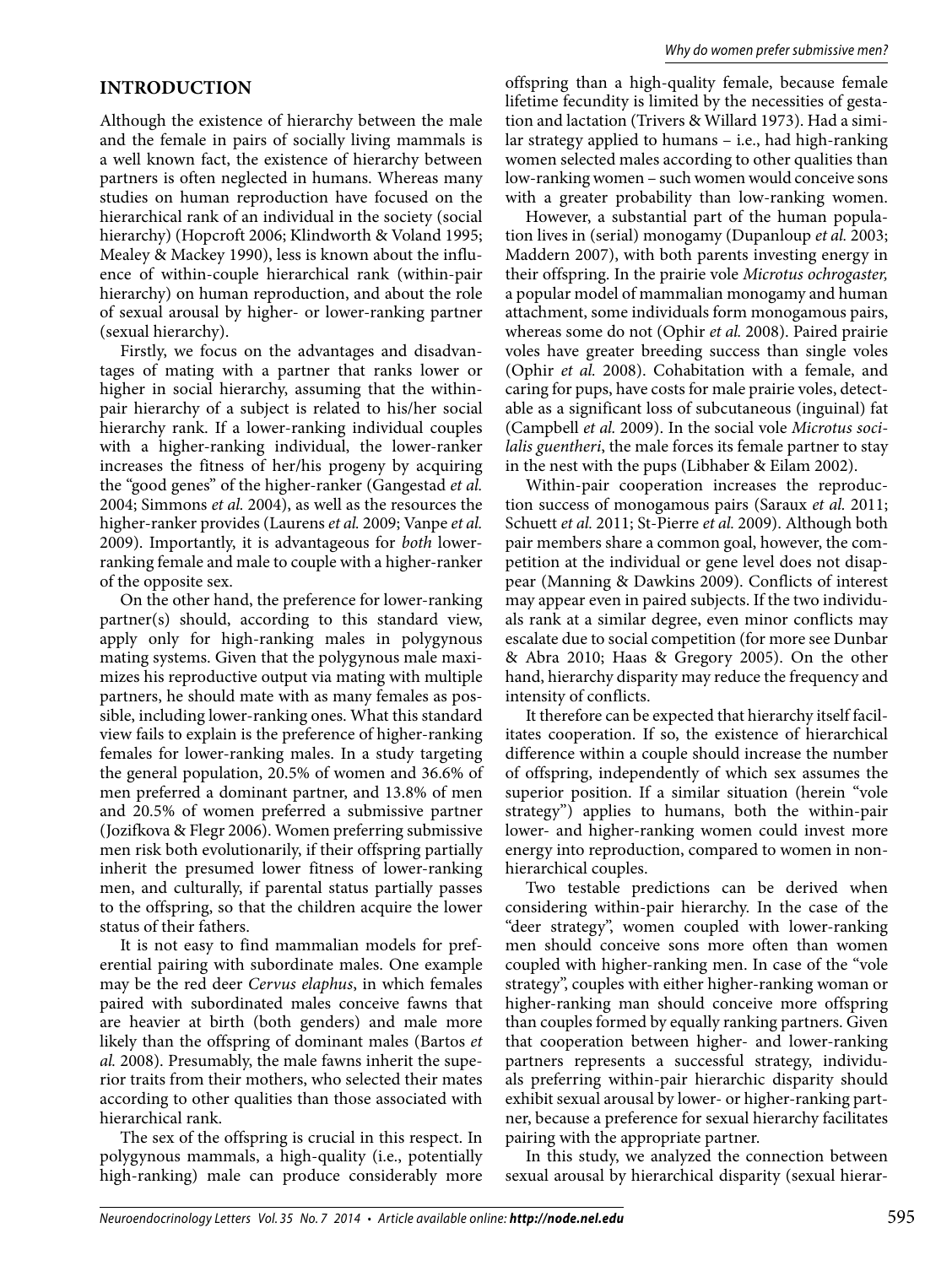#### Eva Jozifkova, Martin Konvicka, Jaroslav Flegr

chy), hierarchic disparity in partnership (within-pair hierarchy), and the number of offspring and their sex ratio, using a questionnaire approach on young human adults. We demonstrate that independently of the subject's sex, the arousal by hierarchical disparity is associated with expectation of hierarchical disparity in future partnership, and that descendants of hierarchically disparate couples indeed have more siblings. Furthermore, we analyzed indices of a hereditary component in this partnership preference.

## **MATERIALS AND METHODS**

### *Participants*

The participants were 340 (157 men, 183 women) high school students aged 18–20 (18: n=222, 19: n=112, 20: n=6) from a capital city, Prague. The sample included schools specialized for future careers in medicine, technical fields and science, attended mostly by students from the educated middle class (although Czech society exhibits relatively mild class divisions), and Caucasian ethnicity. The targeted group thus represents a homogeneous population of European young urban adults, who had already attained their first experiences with sex, but have not met their lifelong partners yet, and whose partnership preferences were not yet biased by experiences of later adult life. We assumed that they were already aware of their sexual preferences, and were able to imagine their future partnership. We also assumed that they were able to assess their parents' within-pair hierarchy.

The students were asked to voluntarily participate in a human behavior research study and were instructed to feel free to terminate their participation in the study. In case they did not want to answer a particular question, they were instructed to skip it rather than provide false information. They signed an informed consent form. The data were collected anonymously. The recruitment of the study subjects and data handling practices complied with Czech legal provisions and was approved by the IRB Faculty of Science, Charles University, Prague. The questionnaires were collected in the autumn and winter of 2004/2005.

## *Questionnaire*

The respondents completed an original questionnaire containing eight questions related to the respondents' dominance/submissiveness to his/her friends, to his/ her partner (preferred within-pair hierarchy), their sexual preference (sexual hierarchy) and hierarchy between parents of the respondents (parents' withinpair hierarchy) (Table 1). The respondents scored the

**Tab. 1.** Questionnaire used and definition of the scoring the answers.

| <b>No</b> | <b>Abbrev</b>     | <b>Question</b>                                                                                                                                                                                                                                                                                                                                                                                                                                                                                                          |
|-----------|-------------------|--------------------------------------------------------------------------------------------------------------------------------------------------------------------------------------------------------------------------------------------------------------------------------------------------------------------------------------------------------------------------------------------------------------------------------------------------------------------------------------------------------------------------|
| 1         | Higher partner    | For male respondents:<br>When watching a movie or reading a book I would be excited by a situation in which a (male) partner would<br>be behaving equally to his (female) partner rather than a lower-ranking one. equally ▶1 2 3 4 5 6 7 ◀ lower-<br>ranking<br>For female respondents:<br>When watching a movie or reading a book I would be excited with a situation in which a (female) partner<br>would be behaving equally to her (male) partner rather than lower-ranking one equally ▶1234567◀ lower-<br>ranking |
| 2         | Lower partner     | For male respondents:<br>When watching a movie or reading a book I would be excited with a situation in which a (male) partner would<br>be behaving equally to his (female) partner rather than higher-ranking one equally ▶1234567◀ higher-<br>ranking<br>For female respondents:<br>When watching a movie or reading a book I would be excited with a situation in which a (female) partner<br>would be behaving equally to her (male) partner rather than lower-ranking one equally ▶1234567◀<br>higher-ranking       |
| 3         | Father never sub  | My father submits to my mother every day $\blacktriangleright$ 1 2 3 4 5 6 7 $\blacktriangleleft$ never                                                                                                                                                                                                                                                                                                                                                                                                                  |
| 4         | Mother never sub  | My mother submits to my father every day $\blacktriangleright$ 1 2 3 4 5 6 7 $\blacktriangleleft$ never                                                                                                                                                                                                                                                                                                                                                                                                                  |
| 5         | Relation-ship     | My future relationship will be based on equality between the partners $\blacktriangleright$ 1 2 3 4 5 6 7 $\blacktriangleleft$ one of the partners<br>will be subordinate                                                                                                                                                                                                                                                                                                                                                |
| 6         | Me not sub        | In my future relationship, I will have to submit to my partner's demands<br>definitely yes ▶1234567◀ definitely no                                                                                                                                                                                                                                                                                                                                                                                                       |
| 7         | Partner not sub   | In my future relationship, my partner will submit to my demands<br>definitely yes ▶1234567◀ definitely no                                                                                                                                                                                                                                                                                                                                                                                                                |
| 8         | Preferred partner | If I were to select from two potential partners, I would prefer a person who would guide me and protect me<br>▶ 1 2 3 4 5 6 7 ◀ admire me and serve me                                                                                                                                                                                                                                                                                                                                                                   |
| 9         | Dating behaviour  | I behave toward somebody whom I would wish to date submissively (as a lower ranking persona)<br>$\blacktriangleright$ 1 2 3 4 5 6 7 $\blacktriangleleft$ dominantly (as a higher ranking persona)                                                                                                                                                                                                                                                                                                                        |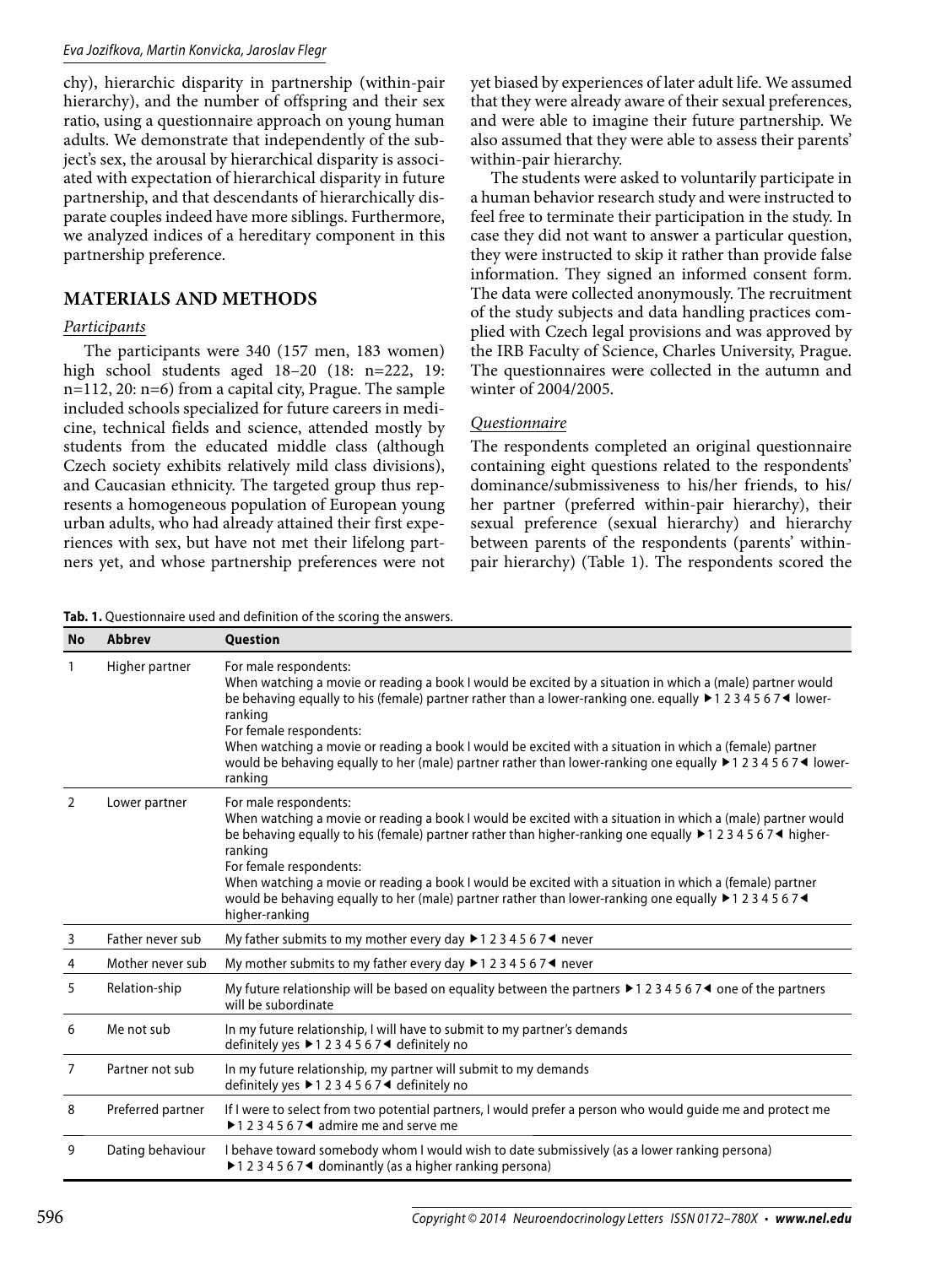questions on the scale ranging from 1 to 7. An additional control question ("State, in percentage, how truthful your answers were?") was included at the end of the questionnaire.

Questions 1–2 targeted the subject's sexual preference (*sexual hierarchy*), questions 3–4 the hierarchy between subject's parents (*parents' within-pair hierarchy*), and questions 5–9 the subject's preferred partnership dynamics (*preferred within-pair hierarchy*).

For the subject's parents' within-pair hierarchy, couples with the mother submitting to the father more frequently were subsequently classified as "maledom", the opposite case was "femdom". For some analyses, the groups "maledom" and "femdom" were merged into group "hierarchy". If the answers were 4 and 4, the parents were marked as "equal". The couples consisting of both partners marked above 4 were classified as "bothdom", those with both partners marked below 4 as "bothsub". For investigating indices of heredity, value *Parental disparity* was recalculated as absolute value of difference between question 3 and question 4.

Respondents admitting that they cheated in more than twenty-five percent of the answers  $(n=33)$  were excluded from the analysis.

#### *Statistics*

The data obtained from questionnairies were analyzed separately for males and females, using SPSS version 16.

Nonparametric statistics were applied because of the ranked character of the data. We tested the difference between types of parental couples in numbers of offspring, and numbers of sons, using the Kruskal-Wallis test, and compared the pairs of parental couple types using the Mann–Whitney U-test. Spearman's *r* was used to study correlations between sexual hierarchy and future within-pair hierarchy to verify the existence of mating strategy and for possible correlation between *sexual hierarchy* preferences, *parents' within-pair hierarchy* and subject's *preferred within-pair hierarchy*.

#### **RESULTS**

The males did not differ from females in the frequencies of reported couple types  $(\chi^2=2.8, df=4, p<0.59)$ . The females and males did not differ in numbers of reported maledom and femdom couples  $(\chi^2=1.1, df=1,$ *p<*0.30). The number of hierarchic disparity couples exceeded the number of couples with partners ranking at the same level (Table 2).

Very few respondents reported parental couples consisting of both submissive partners, and we did not include these couples into analyses.

In both sexes, the sexual arousal by lower-ranking partner increased with sexual arousal by higherranking partner (Table 3). Respondents of both sexes sexually aroused by lower-ranking and higher-ranking

|  |  |  |  | Tab. 2. Division of parental couples reported by high-school students questioned for their parental couples hierarchy. |
|--|--|--|--|------------------------------------------------------------------------------------------------------------------------|
|  |  |  |  |                                                                                                                        |

|                  | <b>PARENTAL COUPLES</b>          |               |                                     |                |                 |  |  |  |  |  |  |  |
|------------------|----------------------------------|---------------|-------------------------------------|----------------|-----------------|--|--|--|--|--|--|--|
| Offspring gender | Hierarchically disparate couples |               | Partners ranking on the same degree |                |                 |  |  |  |  |  |  |  |
|                  | <b>Maledom</b>                   | <b>Femdom</b> | Equal                               | <b>Bothdom</b> | <b>Both sub</b> |  |  |  |  |  |  |  |
| Males            | 44                               | 26            | 30                                  | ל ו            |                 |  |  |  |  |  |  |  |
| <b>Females</b>   | 55                               | 42            | 42                                  |                |                 |  |  |  |  |  |  |  |

**Tab. 3.** Spearman's correlation matrix among questions tracking relationships between sexual preferences of high school students, their future relationship dynamics, and relationship hierarchy of their parents. See table 1 for complete questions.

| Spearman's r       |   | Q <sub>1</sub><br><b>Higher</b><br>partner | Q.2<br>Lower<br>partner | Q.5<br>Relationship | Q, 6<br>Me not sub | Q.7<br><b>Partner</b><br>not sub | Q.8<br>Preferred<br>partner | Q, 9<br><b>Dating</b><br>behaviour |
|--------------------|---|--------------------------------------------|-------------------------|---------------------|--------------------|----------------------------------|-----------------------------|------------------------------------|
| Q.1                | M | 1.000                                      | $0.392**$               | $0.189*$            | $-0.071$           | 0.020                            | 0.082                       | $-0.059$                           |
| Higher partner     | F | 1.000                                      | $0.417**$               | $0.277**$           | $-0.059$           | 0.103                            | 0.059                       | $-0.184*$                          |
| Q <sub>2</sub>     | M | $0.392**$                                  | 1.000                   | $0.215*$            | 0.130              | $-0.314**$                       | $0.219*$                    | $-0.095$                           |
| Lower partner      | F | $0.417***$                                 | 1.000                   | $0.203***$          | 0.085              | $-0.042$                         | $0.155*$                    | $-0.058$                           |
| Q.3                | M | $-0.049$                                   | $-0.148$                | $-0.039$            | 0.024              | 0.057                            | $-0.192*$                   | 0.010                              |
| Father never sub   | F | $-0.075$                                   | $-0.175*$               | $-0.069$            | 0.019              | 0.023                            | 0.024                       | 0.023                              |
| O.4                | M | $-0.015$                                   | 0.099                   | $-0.134$            | $0.203*$           | 0.073                            | 0.033                       | $-0.042$                           |
| Mother never sub   | F | $-0.037$                                   | $-0.002$                | $-0.006$            | 0.088              | 0.069                            | $-0.054$                    | 0.042                              |
| Parental disparity | M | $-0.004$                                   | $-0.003$                | 0.127               | $-0.022$           | 0.002                            | 0.038                       | 0.002                              |
|                    | F | $0.178*$                                   | $-0.067$                | 0.056               | 0.082              | 0.153                            | 0.064                       | $-0.075$                           |

M – males, F – females. \*\* Correlation is significant at the 0.01 level (2-tailed). \*Correlation is significant at the 0.05 level (2-tailed).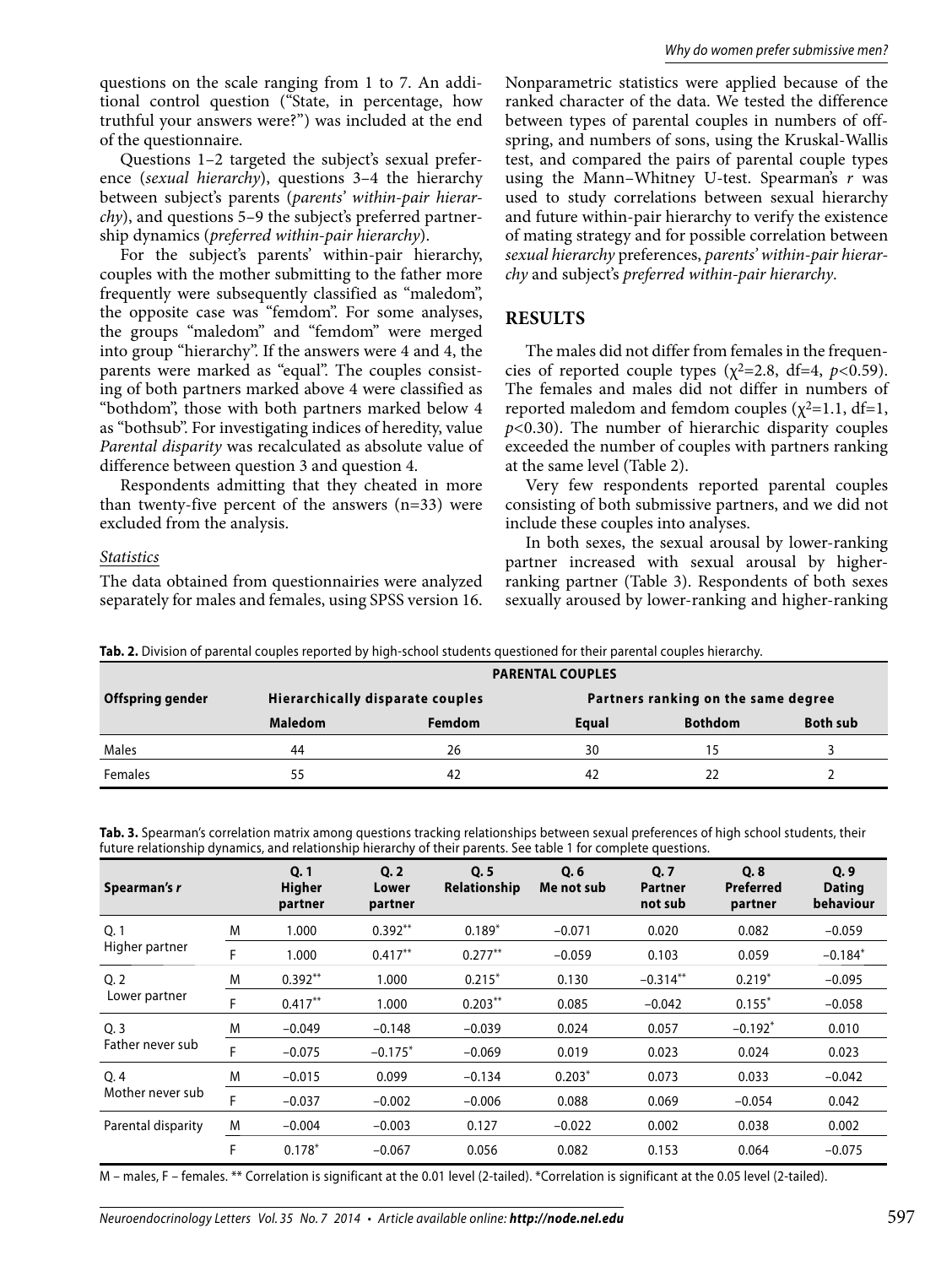

**Fig. 1.** Numbers of offspring (left column) and brothers (right column) of questioned male and female high school students reporting differing within-pair hierarchies in their parents. Means ± standard deviations, plus significance levels of Mann-Whitney post-hoc tests, are shown. Students reporting different parental categories differed in numbers of siblings in males ( $\chi^2$ =10.13, p=0.006), but not females (χ<sup>2</sup>=2.45, p=0.294), and in numbers of brothers in females (χ<sup>2</sup>=7.10, p=0.029), but not males (χ<sup>2</sup>=2.76, p=0.250) (Kruskal-Wallis tests with 2 d.f.). Maledom – parental couples with dominant father, Femdom – parental couples with dominant mother, Hierarchy – parental couples with either of the two parents dominant, Equal – couples without distinct hierarchy, Bothdom – both parents showing dominant characteristics.

partner expected one partner to be subordinate in their future relationships (question 5 in Table 1) (Table 3). The descendants of maledom and femdom couples did not differ in numbers of siblings and numbers of brothers (Figure 1).

In contrast, descendants of hierarchy parents had more siblings if males and more brothers if females (Figure 1). More specifically, the sons of hierarchy parents had more siblings than sons of equal and bothdom parents, whereas daughters of hierarchy parents had more brothers than daughters of bothdom parents.

Regarding indices of heredity, daughters of hierarchy parents were more aroused by a dominant partner than daughters of bothdom parents (Table 4). Finally, the offspring partner hierarchy questions (questions 6–9 in Table 1) correlated more closely with questions focused on sexual arousal than with questions focused on parent couple hierarchy (Spearman's *r* ranges: 0.219–0.314 vs. 0.192–0.203 in males, and 0.155–0.184 vs. no correlation in females).

## **DISCUSSION**

We found that descendants of hierarchically disparate parental couples had more siblings and brothers than descendants of equal-ranked and both-dominant couples. This indication of increased reproductive success in hierarchically disparate couples applied regardless of sex of the higher-ranking partner; i.e., even in couples with a man submitting to a woman. In contrast, couples composed of two individuals dominating at the same level displayed the lowest reproductive success, and couples composed of two individuals subordinating to each other were extremely rare. Sexual arousal by hierarchy disparity (sexual hierarchy) correlated with a preference for within-pair hierarchy in presumed future relationships of the respondents, and these correlations were closer than the correlation between presumed future couple hierarchy and hierarchy in their parents. A final intriguing finding applied to female respondents only: daughters of hierarchically dispa-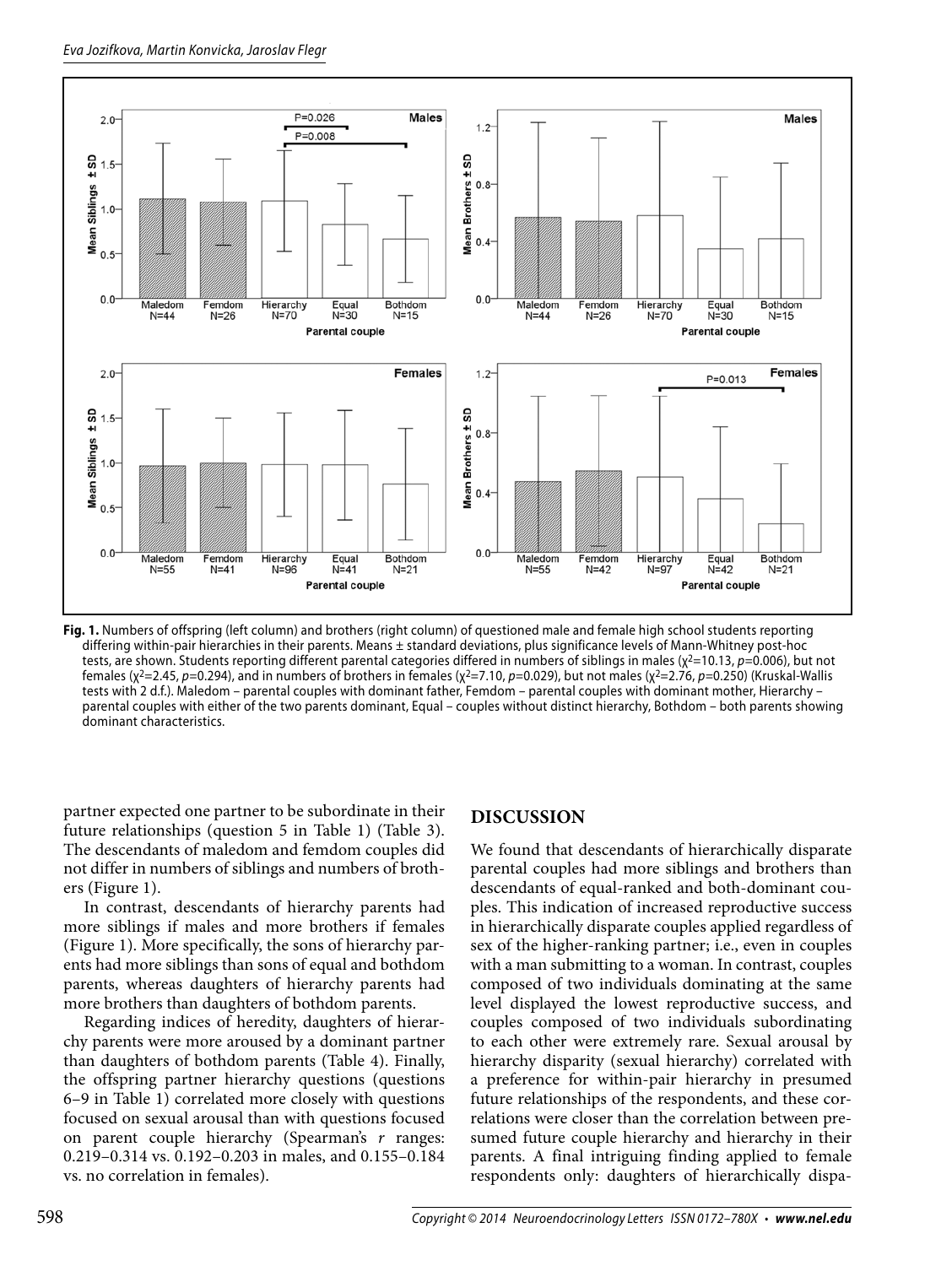**Tab.4.** Comparing numbers of siblings and numbers of respondents' brothers in parental couples differing in relationship hierarchy dynamics. The Kruskal Waliss test used to test for differences among hierarchical, equal and bothdom couples, the Mann-Whitney U-test was used for paired comparison.

|                     |   |                                        |      |                         | <b>Mann-Whitney test</b> |                   |           |                            |                  |           |                        |               |           |       |                |           |  |
|---------------------|---|----------------------------------------|------|-------------------------|--------------------------|-------------------|-----------|----------------------------|------------------|-----------|------------------------|---------------|-----------|-------|----------------|-----------|--|
| <b>Test results</b> |   | <b>Kruskal Wallis test</b><br>$(df=2)$ |      | Maledom $\times$ Femdom |                          | Hierarchy x Equal |           | <b>Hierarchy × Bothdom</b> |                  |           | Equal $\times$ Bothdom |               |           |       |                |           |  |
|                     |   | $X^2$                                  |      | p-value                 | U                        |                   | p-value   | U                          |                  | p-value   | U                      |               | p-value   | U     |                | p-value   |  |
| Q. 1 Higher         | M | 0.94                                   |      | 0.626                   |                          |                   | 0.765     | 916                        |                  | 0.640     | 444                    |               | 0.456     | 182.5 |                | 0.355     |  |
| partner             | F | 9.00                                   |      | 0.011                   | 1142.5                   |                   | 0.926     | 1687.5                     |                  | 0.147     | 589                    |               | 0.004     | 309.5 |                | 0.094     |  |
| O. 2 Lower          | M | 0.13                                   |      | 0.938                   | 416.5                    |                   | 0.095     |                            | 994.5            | 0.841     |                        | 482.5<br>0.74 |           |       | 218<br>0.862   |           |  |
| partner             | F | 1.50                                   |      | 0.472                   |                          | 1039.5<br>0.465   |           | 1882.5                     |                  | 0.674     | 821.5                  |               | 0.286     |       | 339.5<br>0.252 |           |  |
|                     |   |                                        |      |                         |                          |                   |           |                            |                  |           |                        |               |           |       |                |           |  |
|                     |   |                                        |      | <b>Maledom</b>          |                          | Femdom            |           |                            | <b>Hierarchy</b> |           |                        | Equal         |           |       | <b>Bothdom</b> |           |  |
| Number, mean, SD    |   | N                                      | m    | <b>SD</b>               | N                        | m                 | <b>SD</b> | N                          | m                | <b>SD</b> | N                      | m             | <b>SD</b> | N     | m              | <b>SD</b> |  |
| Q. 1 Higher         | M | 41                                     | 2.27 | 1.58                    | 26                       | 2.08              | 1.41      | 67                         | 2.19             | 1.51      | 29                     | 2.38          | 1.57      | 15    | 1.93           | 1.44      |  |
| partner             | F | 55                                     | 2.95 | 1.96                    | 42                       | 2.83              | 1.83      | 97                         | 2.90             | 1.90      | 41                     | 2.40          | 1.67      | 20    | 1.70           | 1.38      |  |
| O. 2 Lower          | M | 42                                     | 2.71 | 1.78                    | 26                       | 3.50              | 1.94      | 68                         | 3.01             | 1.87      | 30                     | 2.93          | 1.78      | 15    | 2.87           | 1.96      |  |
| partner             | F | 54                                     | 2.19 | 1.36                    | 42                       | 2.43              | 1.59      | 96                         | 2.29             | 1.46      | 41                     | 2.46          | 1.63      | 20    | 2.05           | 1.67      |  |

M – males, F – females.

rate parents reported sexual arousal by dominant male partners. It is important to note that these patterns were detected in a modern population, where contraception is widely used and the number of offspring in a family is consciously lowered to about two. It might be expected that the differences in pairs' reproductive success would be even stronger in societies not practicing family planning.

Our findings refute the deer hypothesis that couples with a higher-ranking female should have more sons. The fact that the numbers of sons were equal in male and female dominated couples leaves us with the vole hypothesis, stating that establishment of hierarchy itself facilitates cooperation, no matter which gender dominates in the pair. Importantly, the reproductive success of hierarchically disparate couples applied not only to couples with dominant male, which would be predicted by most evolutionary theories of human mating systems (Fieder *et al.* 2005; Mealey 1985), but also to couples with dominant female. Smooth within-couple cooperation appears as more important than the gender of the higher-ranking individual.

The similar reproductive success of dominant-female and dominant-male couples suggests that the reproductively successful preference for higher-ranking or lowerranking partner is not exclusively bound to a single sex. The existence of this strategy provides a single explanation for the existence of females preferring submissive males and males preferring submissive females, as well as the existence of females preferring dominant males, and males preferring dominant females. Easier cooperation offers an ultimate explanation of the phenomenon, based on the reproductive output of individuals, and hence has evolutionary significance.

Sexual arousal by hierarchy disparity (sexual hierarchy) correlated with a preference for within-pair hierarchy in presumed future relationships. Thus, sexual arousal by hierarchical disparity facilitates pairing with the appropriate partner, allowing the evolutionarily successful reproduction strategy to materialize.

Intriguingly, the role of arousal by a hierarchical disparity in human reproduction may elucidate the frequent preference for overemphasized hierarchy disparity during sex (dominance and submissivity in sex (D/s) is a fraction or a sub-form of sadomasochistic interactions (Hoff 2006; Kolmes *et al.* 2006)). This preference appears to be quite widespread, given that in countries such as the USA, 8–10% of homes own sadomasochistic sex equipment (Janus & Janus 1993). A passive interest in sexual hierarchy must be even more common, which is apparent from the thriving industry of specialized magazines, porn products, and internet resources. Our findings support the suggestion that the arousal by a hierarchical disparity represents a reproductive strategy, and the arousal by overemphasized hierarchy (i.e., BDSM) is just an overemphasized manifestation of this strategy (Jozifkova & Konvicka 2009).

Attempting to detect indices of heredity, we found that daughters of hierarchically disparate parents (independently of dominant sex) inclined towards sexual arousal by higher-ranking males. No such pattern applied to sons. Further research is necessary in this area. The expectation of hierarchy disparity in a future relationship correlated with sexual arousal by a hierarchically disparate partner more closely than with parental couple hierarchy. Although correlation is not a sign of causation, the relative strengths of the two pairs of correlations minimally suggests that the relationship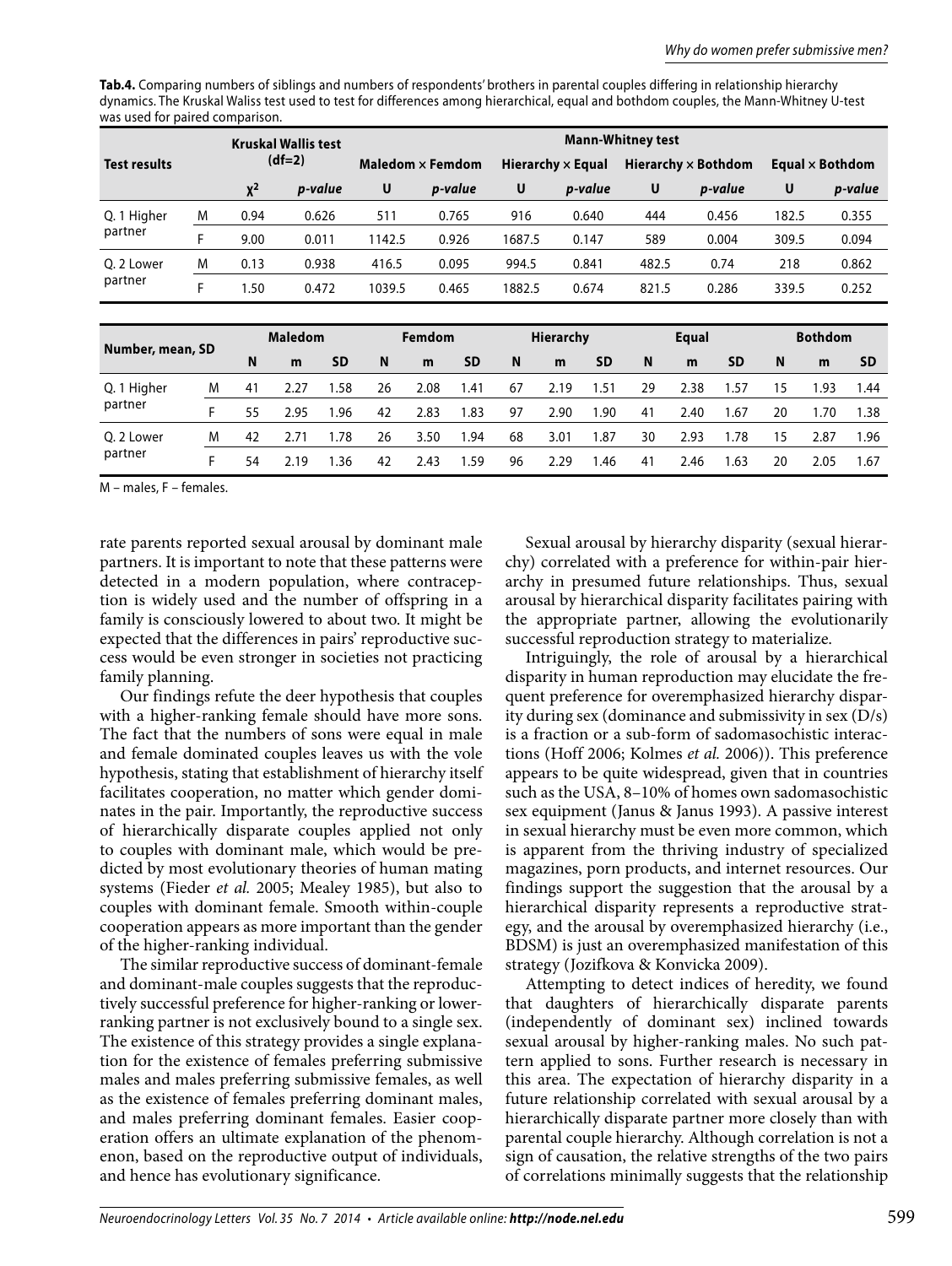#### Eva Jozifkova, Martin Konvicka, Jaroslav Flegr

expectations might contain a hereditary component, rather than just emulating parental relationships. This finding is in accordance with studies of practitioners of sadomasochistic sex, reporting that the practitioners were not victims of abuse and were often socially welladjusted (Sandnabba *et al.* 2002; Richters *et al.* 2008).

We understand that relying on the respondents to report parental hierarchy ranks could have serious shortfalls. Children from larger families may be more aware of their ranks, because they experience the hierarchic order when competing with their siblings. Single children, in contrast, may not answer such a question reliably, because a family consisting of "mother, father and me" may not be viewed as a hierarchic unit.

Respondents who were aroused by lower-ranking partner were aroused by a higher-ranking partner too. This puzzling indication of a simultaneous arousal by lower-ranking and higher-ranking partner agrees with our previous findings on university students (Jozifkova & Konvicka 2009). Although the males were more aroused by higher-ranking females and females by higher-ranking males in this study, a positive correlation was evident (Table 3). This might be interpreted in several ways. First, the respondents may be attracted to hierarchically disparate partners, but unconscious of their specific preference for dominating or being dominated. Their young age might be a factor: 42% of Finnish SM sex practitioners were not aware of their orientation before the age of twenty (Sandnabba *et al.*  1999). Alternatively, a portion of the respondents may be sexually aroused just by hierarchic disparity. And/ or a portion of the subjects may be predisposed for both preferences, or for conditional flexibility, choosing a partner advantageous for them in their specific life situation. A large portion of SM sex practitioners called "switches" are attracted by both sadism and masochism, or both dominance and submissivity (Cross & Matheson 2006; Sandnabba *et al.* 1999). The correlation between "Arousal by a higher-ranking partner" and "Arousal by a lower-ranking partner" may reflect the reality.

Human mating systems range from polygyny through monogamy to polyandry. What is more, the existence of matriarchal populations has been documented (Osborne 1998; Wen *et al.* 2004; Yang *et al.*  2004), although matriarchy is rare in humans. The findings obtained from a monogamous population allow suggesting that the connection between reproductive success and within-couple hierarchy may allow human mating systems plasticity under varying environmental and social conditions.

Too often, mental health specialists view even mild dominance and submissivity as pathology. Although outsized hierarchical disparity is typical for domestic violence (Straus 2008), a mild within-pair disparity does not imply nor incur violence *per se*. As our results suggest, it may represent an important mechanism maintaining within-couple cohesion and cooperation.

In this light, both excessive pressures towards equality in some modern societies, and pressures towards male dominance in some traditional societies, represent a form of oppression.

From the point of view of reproductive success, answering the question why some women are aroused by submissive men is easy. Hierarchy disparity within couples allows the parents to invest more energy into their offspring, presumably by increased cooperation and/or conflict reduction, irrespective of which gender assumes the dominant role. A preference for the disparity seems to be inborn/instinctive rather than learned, which is documented by the fact that the nature of sexual arousal (by partner's dominance and/or submissivity) is connected with the presumed hierarchy within future relationships. These parallel hierarchies within human sexes, plus the diversity of social and ecological conditions in which humans live, then produce the diversity of mating systems existing in humans.

#### **ACKNOWLEDGMENTS**

The authors deeply thank their colleagues at Charles University in Prague. The study was supported by grants from the Czech Ministry of Education and Sports (0021620828), and the Czech Science Foundation GACR (P407/12/P616).

#### REFERENCES

- 1 Bartos L, Kotrba R, Svecova L, Dusek A, Bartosova J, Kott T (2008) Vyber subordinatniho partnera lani jelena evropskeho – nehoda nebo vyhoda? (The choice of subordinate male by red deer female – the choice or the accident?) Proceedings of 35. Ethological Conference of Czech and Slovak Ethologic Society; Nov 12–15, 1995; Ceske Budejovice, Czech Republic.
- 2 Campbell JC, Laugero KD, Van Westerhuyzen JA, Hostetler CM, Cohen JD, Bales KL (2009). Costs of pair-bonding and paternal care in male prairie voles (Microtus ochrogaster). Physiol Behav. **98**: 367–373.
- 3 Cross PA, Matheson K (2006). Understanding sadomasochism: An empirical examination of four perspectives. J Homosexual. **50**: 133–66.
- Dunbar NE, Abra G (2010). Observations of Dyadic Power in Interpersonal Interaction. Commun Monogr. **77**: 657–684.
- 5 Dupanloup I, Pereira L, Bertorelle G, Calafell F, Prata MJ, Amorim A, et al (2003). A recent shift from polygyny to monogamy in humans is suggested by the analysis of worldwide Y-chromosome diversity. J Mol Evol. **57**: 85–97.
- 6 Fieder M, Huber S, Bookstein FL, Iber K, Schafer K, Winckler G, et al (2005). Status and reproduction in humans: New evidence for the validity of evolutionary explanations on basis of a university sample. Ethology. **111**: 940–50.
- 7 Gangestad SW, Simpson JA, Cousins AJ, Garver-Apgar CE, Christensen PN (2004). Women's preferences for male behavioral displays change across the menstrual cycle. Psychol Sci. **15**: 203–7.
- Haas A, Gregory SW (2005). The impact of physical attractiveness on women's social status and interactional power. Sociol Forum **20**: 449–471.
- 9 Hoff, G (2006). Power and Love: Sadomasochistic Practices in Long-Term Committed Relationships. El J Hum Sex. **9**.
- 10 Hopcroft RL (2006). Sex, status, and reproductive success in the contemporary United States. Evol Hum Behav. **27**: 104–120.